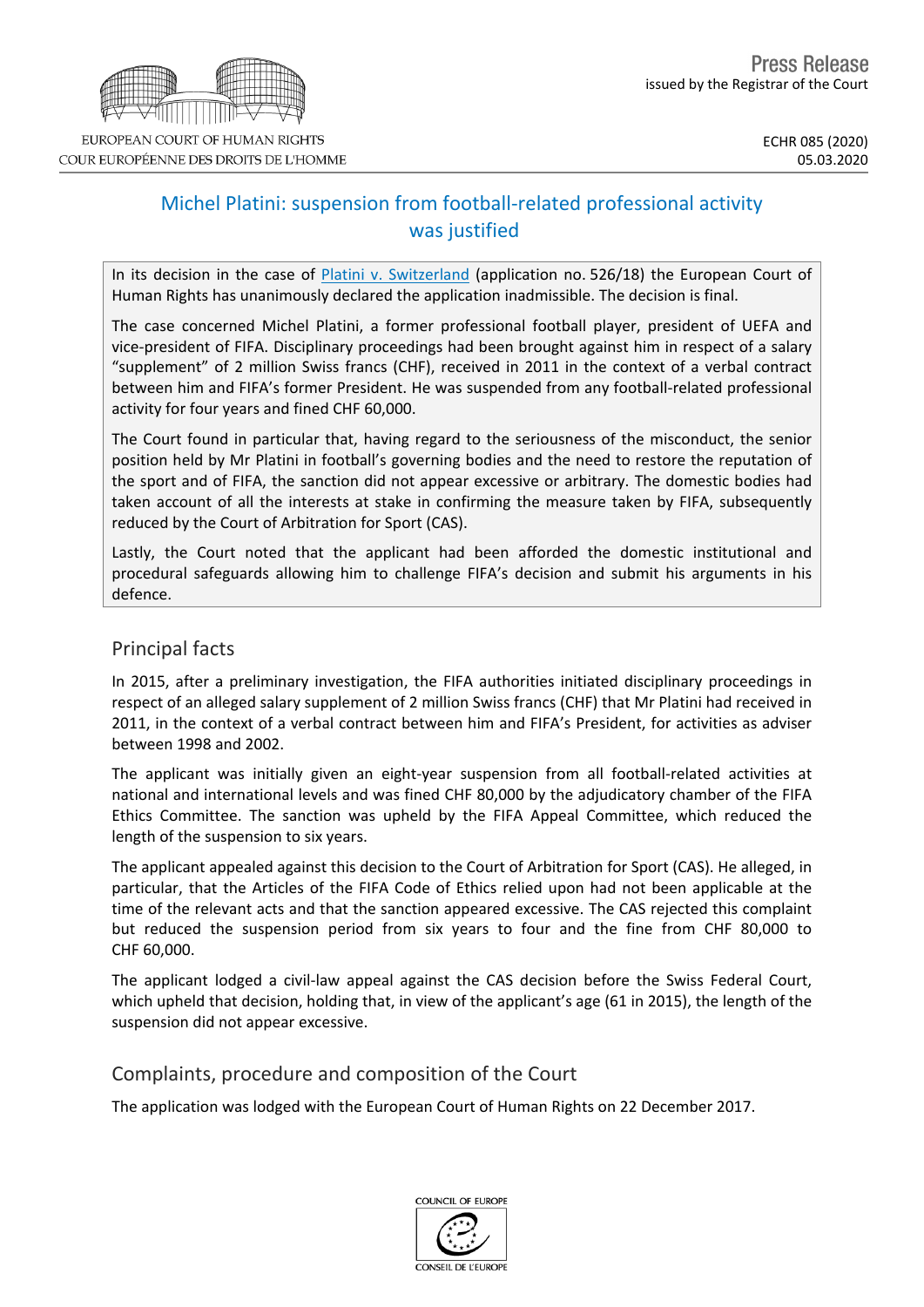Relying on Article 6 (right to a fair hearing) of the European Convention on Human Rights, the applicant complained that the disciplinary proceedings and the CAS proceedings had been incompatible with that Article. Under Article 7 (no punishment without law), he complained that the prohibition on retrospective application of law had been breached, as the rules in force at the relevant time – between 2007 and 2011 – had not been applied. Lastly, relying on Article 8 (right to respect for private and family life), he argued that the four-year suspension was incompatible with his freedom to exercise a professional activity.

The decision was given by a Chamber of seven judges, composed as follows:

Paul **Lemmens** (Belgium), *President*, Georgios A. **Serghides** (Cyprus), Helen **Keller** (Switzerland), Alena **Poláčková** (Slovakia), María **Elósegui** (Spain), Gilberto **Felici** (San Marino), Lorraine **Schembri Orland** (Malta),

and also Stephen **Phillips**, *Section Registrar.*

## Decision of the Court

### Article 6 § 1

The Court reiterated that under Article 35 of the Convention any complaints brought before it should first have been raised before the relevant domestic courts, failing which the application would be inadmissible<sup>1</sup>.

In the present case, the Court noted that the applicant had only raised before the Federal Court his complaints alleging the arbitrariness and unfairness of the arbitral award. He had not referred, before the Swiss court, to the other complaints he had submitted in his application: illegality of the evidence used by the CAS, suspicion of subordination of FIFA's adjudicatory bodies to its executive, failure to respect defence rights, unfairness of the proceedings.

Consequently, the Court rejected the complaints under Article 6 § 1 for non-exhaustion of domestic remedies.

### Article 7

The Court examined whether the sanction imposed on the applicant fell within the criminal sphere of Article 7 of the Convention. It pointed out in particular that, according to its case-law, disciplinary sanctions ordered following professional misconduct could be distinguished from criminal sanctions. It further noted that sanctions imposed on a "small group of individuals possessing a special status" did not fall within that criminal scope.

In the present case, the applicant, a high-ranking FIFA official, had been disciplined based on the Federation's Code of Ethics and disciplinary rules. The sanction had been imposed by FIFA's adjudicatory bodies. It was therefore a sanction based on a special status concerning a member of a small group.

The Court thus declared the Article 7 complaint inadmissible on account of its incompatibility with the provisions of the Convention.

<sup>1</sup> *Gäfgen v. Germany* [GC], no. 22978/05, 1 June 2010